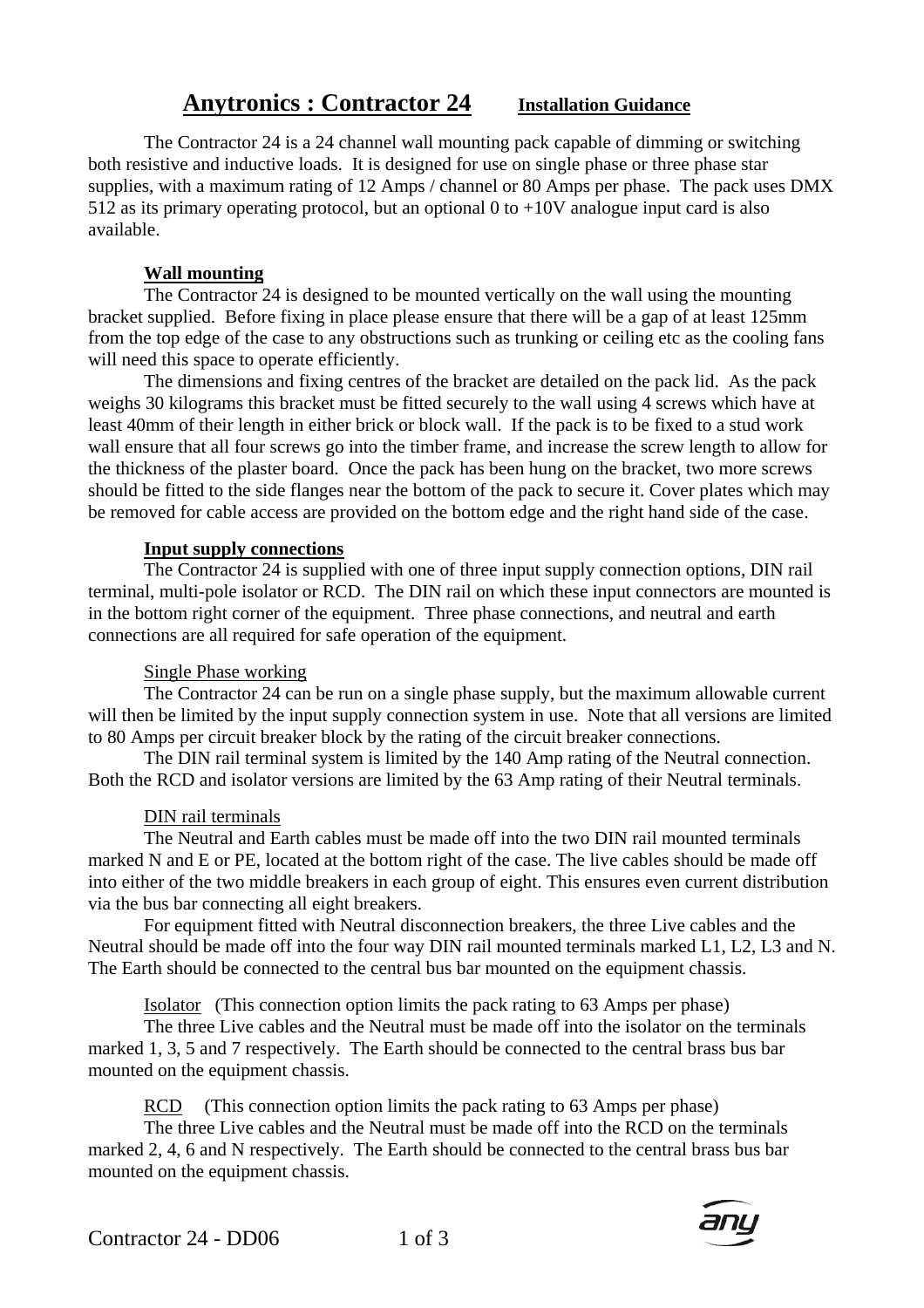## **Output connections**

 The Contractor 24 is provided with two Live and two Neutral output terminals per channel on the main PCB, with a chassis mounted common bus bar for all the Earth connections.

 For Contractors fitted with Neutral disconnection breakers, the Neutral output terminals will not be fitted on the PCB and so the load connections should be made to the Live output terminals on the PCB, the Neutral terminal on the same numbered breaker, and the common Earth bus bar.

 Note that the C13 circuit breakers used in the Contractor require a total fault loop impedance of less than 2.7ohms in order to achieve a 5 second disconnection time (1.7ohms for 0.5 seconds). To avoid damage to the dimmer such cabling impedances should be checked only by calculation, or else measured with the dimmer taken out of circuit and replaced by a cable from phase to output.

**DO NOT use a Megger or similar high voltage testing equipment on any part of a circuit or equipment connected to a dimming pack.** Any insulation or isolation testing must be completed before installing the dimmer. The electronics in the dimmer will not withstand the voltages associated with such test equipment.

#### **Emergency Lighting Terminals**

 The Contractor 24 is equipped with one emergency lighting terminal per channel which is located on the vertical circuit boards near the heatsinks. Electrically these are located after the breaker but before the triac dimmer. They should therefore remain live whilst the breaker is on. With this terminal connected to a change over relay with a mains rated coil, battery powered emergency lighting equipment can be activated when a circuit fault causes the breaker to trip.

#### **Dimming/Switching Channel assignment**

 Three eight way dil switches are used to select either dimming or switching operation of the individual channels. With the switch in the ON position the channel will be a dimming channel, with the switch in the OFF position the channel will be a zero voltage switching channel.

#### **Input Data Connections**

 The Contractor series of dimmers operate on the DMX 512 protocol, although a 24 channel analogue to DMX card is available as an option. DMX cables should be connected to the screw terminals marked IN/THROUGH on the control board which is located on the top edge of the case next to the fans.

Optionally XLR and RJ45 sockets may have been factory fitted for DMX connection.

#### **DMX Start Address settings** *New !!*

 The DMX start address is set on the three bcd switches (hundreds, tens and units) on the main control PCB. Setting an address of 0 (or in the range 600-799) will disable the DMX input. Start addresses in the range 1-489 are available by setting the bcd switches. Addresses 490-599 are interpreted as a start address of 489. The data LED will indicate DMX data at the start address.

 Two LED's are visible through the lid. The green LED indicates power, and the yellow LED indicates that DMX is present at the set start address. The red LED inside the pack is an error indicator and should glow occasionally when the pack is functioning correctly.

#### **Test Mode** *New !!*

 By setting DMX addresses from 901-924 Channels 1-24 can be individually switched full on. By setting addresses from 801-824 channels set for switching can be switched to 100% whilst channels set for dimming will be set to 50%. DMX inputs are inactive in this mode and the data LED will flash continually.

# **Input Control**

 The dimmer can be controlled either from analogue inputs (if fitted) or from DMX inputs. If an analogue to DMX card has been factory fitted there will be a switch on the control board